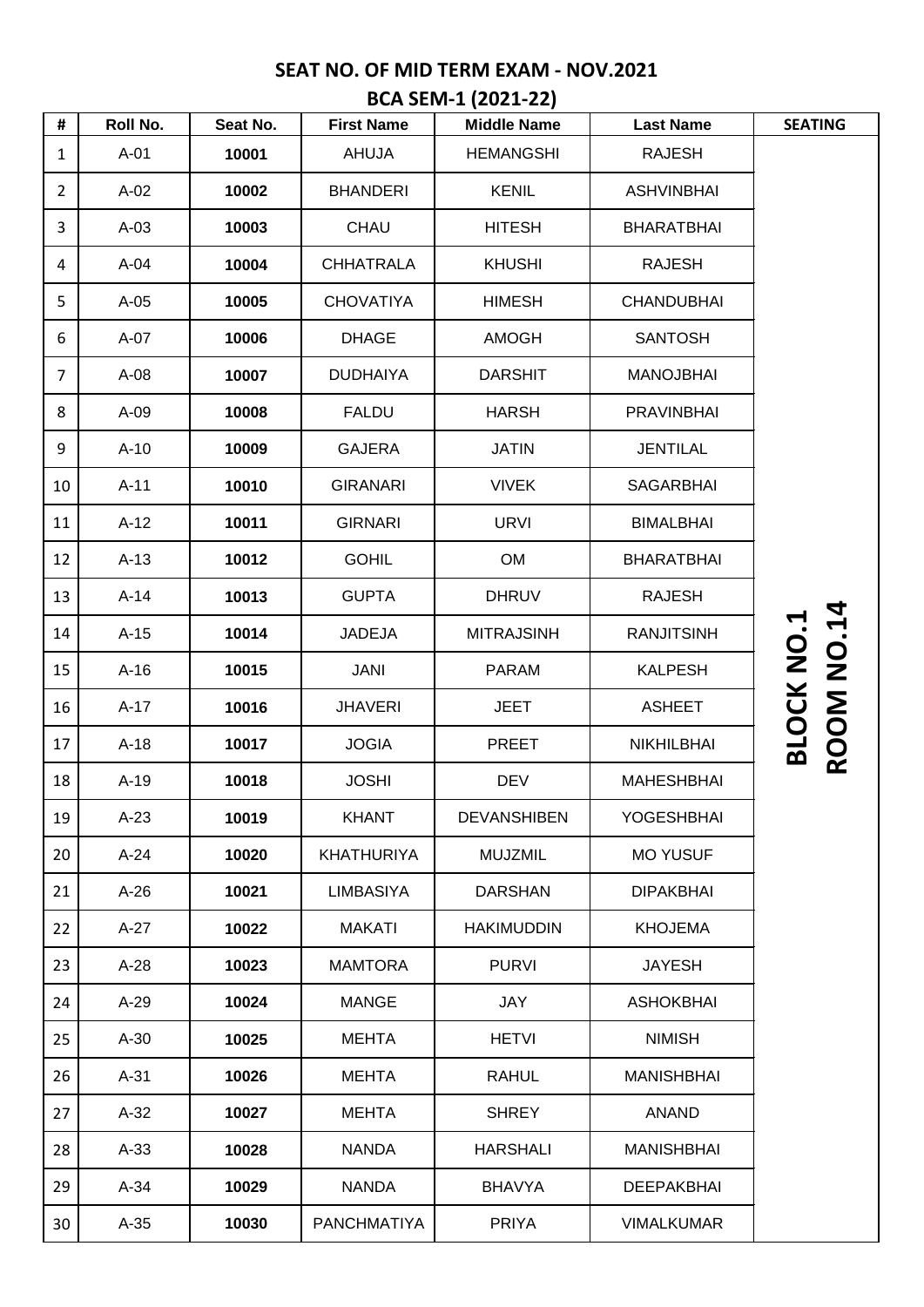|  | <b>BCA SEM-1 (2021-22)</b> |  |
|--|----------------------------|--|
|  |                            |  |

| #  | Roll No. | Seat No. | <b>First Name</b> | <b>Middle Name</b>  | <b>Last Name</b>      | <b>SEATING</b>    |
|----|----------|----------|-------------------|---------------------|-----------------------|-------------------|
| 31 | $A-36$   | 10031    | <b>PARMAR</b>     | <b>DHVANI</b>       | <b>RAVI</b>           |                   |
| 32 | $A-37$   | 10032    | <b>PARMAR</b>     | <b>JAGRUTI</b>      | <b>SHANTILAL</b>      |                   |
| 33 | $A-39$   | 10033    | <b>PATEL</b>      | <b>JAY</b>          | AJAYBHAI              |                   |
| 34 | $A-40$   | 10034    | <b>PATEL</b>      | <b>HARIT</b>        | <b>ANILKUMAR</b>      |                   |
| 35 | $A-41$   | 10035    | <b>PATEL</b>      | <b>RITU</b>         | <b>JITEN</b>          |                   |
| 36 | $A-42$   | 10036    | <b>PATIL</b>      | <b>VAIBHAVI</b>     | <b>MAHESH</b>         |                   |
| 37 | $A-43$   | 10037    | <b>PILLAI</b>     | ANEEJA              | <b>ANIL</b>           |                   |
| 38 | A-44     | 10038    | <b>POPAT</b>      | <b>PRIYANKA</b>     | <b>DILIP</b>          |                   |
| 39 | $A-45$   | 10039    | <b>RACHCHH</b>    | <b>BHAVYA</b>       | <b>HARESHBHAI</b>     |                   |
| 40 | $A-46$   | 10040    | SAMANI            | <b>MITUL</b>        | <b>DIPAKKUMAR</b>     |                   |
| 41 | A-47     | 10041    | <b>SANGHANI</b>   | <b>REEYA</b>        | <b>DIVYESHBHAI</b>    |                   |
| 42 | $A-48$   | 10042    | SAVALIYA          | <b>KRUPALI</b>      | <b>BHAVESHBHAI</b>    |                   |
| 43 | $A-49$   | 10043    | <b>SHAH</b>       | <b>BHAVYA</b>       | <b>KARTIK</b>         |                   |
| 44 | $A-50$   | 10044    | <b>SHIYANI</b>    | <b>AVINASH</b>      | <b>NILESHBHAI</b>     | <b>NO.15</b>      |
| 45 | $A-51$   | 10045    | <b>SINGH</b>      | <b>APPORVA</b>      | <b>AKHILESH</b>       | <b>BLOCK NO.2</b> |
| 46 | $A-52$   | 10046    | <b>SONAGARA</b>   | <b>HARMITA</b>      | <b>MANSUKHBHAI</b>    |                   |
| 47 | $A-53$   | 10047    | <b>THUMMAR</b>    | <b>MEET</b>         | PRAKASHBHAI           | <b>ROOM</b>       |
| 48 | $A-54$   | 10048    | <b>THUMMAR</b>    | <b>KHUSHI</b>       | <b>MANSUKHBHAI</b>    |                   |
| 49 | A-55     | 10049    | VADGAMA           | <b>JENIS</b>        | <b>BHUPENDRABHAI</b>  |                   |
| 50 | $A-56$   | 10050    | <b>VADOLIYA</b>   | <b>HIMANSHEE</b>    | <b>ARVINDBHAI</b>     |                   |
| 51 | A-57     | 10051    | <b>VAGHELA</b>    | <b>TULSHI</b>       | <b>JAGDISHBHAI</b>    |                   |
| 52 | A-59     | 10052    | <b>ZALA</b>       | <b>DIPENDRASINH</b> | <b>PRITHVIRAJSINH</b> |                   |
| 53 | $A-61$   | 10053    | <b>KHAN</b>       | <b>IRAM</b>         | <b>ASIF</b>           |                   |
| 54 | $A-62$   | 10054    | <b>KURI</b>       | <b>KOMAL</b>        | <b>MEWA RAM</b>       |                   |
| 55 | $A-63$   | 10055    | <b>THAKER</b>     | <b>KAPIL</b>        | <b>PIYUSH</b>         |                   |
| 56 | $A-64$   | 10056    | <b>PADIYA</b>     | <b>HARSH</b>        | <b>MAHESHBHAI</b>     |                   |
| 57 | $A-65$   | 10057    | <b>JHA</b>        | <b>SURBHI</b>       | <b>OMPRAKASH</b>      |                   |
| 58 | $A-66$   | 10058    | <b>SHAH</b>       | <b>PREET</b>        | <b>ROSHAN</b>         |                   |
| 59 | $A-67$   | 10059    | <b>ZALA</b>       | <b>MANAV</b>        | <b>CHANDU BHAI</b>    |                   |
| 60 | $B-01$   | 10060    | <b>ASHWAR</b>     | <b>MAMTA</b>        | <b>RAJENDRA</b>       |                   |
|    |          |          |                   |                     |                       |                   |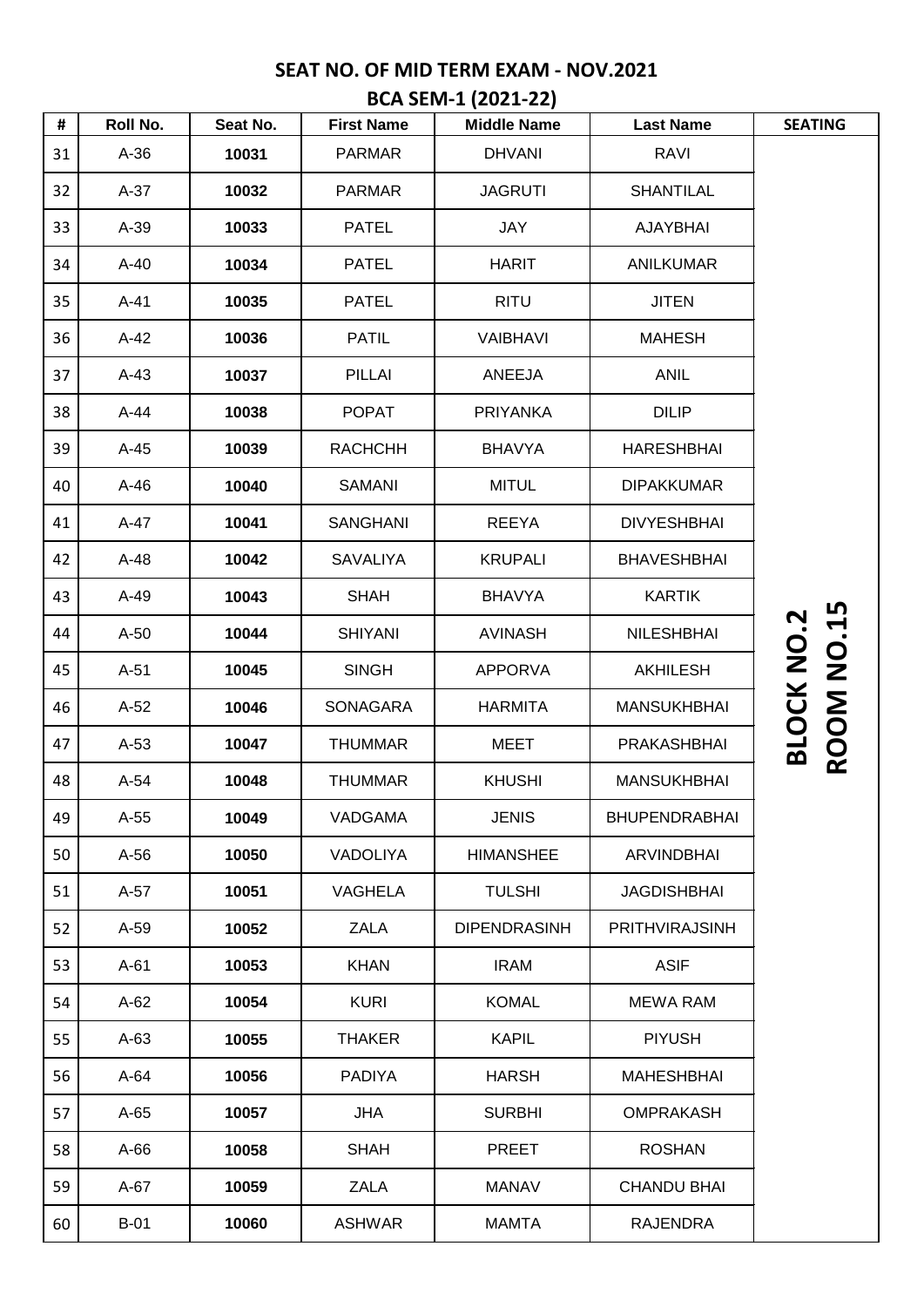| BCA SEM-1 (2021-22) |  |
|---------------------|--|
|---------------------|--|

| #  | Roll No.    | Seat No. | <b>First Name</b> | <b>Middle Name</b>  | <b>Last Name</b>      | <b>SEATING</b>                  |
|----|-------------|----------|-------------------|---------------------|-----------------------|---------------------------------|
| 61 | $B-02$      | 10061    | <b>SOLANKI</b>    | <b>RACHANA</b>      | <b>KAMLESHBHAI</b>    |                                 |
| 62 | $B-03$      | 10062    | <b>VARIYA</b>     | <b>AASTHA</b>       | <b>DEEPAKBHAI</b>     |                                 |
| 63 | $B-04$      | 10063    | <b>JOSHI</b>      | <b>VIDHI</b>        | <b>DHARMESHBHAI</b>   |                                 |
| 64 | $B-05$      | 10064    | <b>GAUDANI</b>    | <b>SHAYAN</b>       |                       |                                 |
| 65 | $B-06$      | 10065    | <b>RATHOD</b>     | <b>JIGNESH</b>      | RANCHHOD BHAI         |                                 |
| 66 | <b>B-07</b> | 10066    | <b>UDESHI</b>     | <b>ADITYA</b>       | <b>HARSHAD</b>        |                                 |
| 67 | <b>B-08</b> | 10067    | <b>NARIYA</b>     | <b>RENSI</b>        | <b>JAYENDRABHAI</b>   |                                 |
| 68 | <b>B-09</b> | 10068    | <b>OZA</b>        | <b>HETVI</b>        | <b>KAMLESH</b>        |                                 |
| 69 | $B-10$      | 10069    | <b>DANGAR</b>     | <b>DIVYESH</b>      | <b>RAMESH BHAI</b>    |                                 |
| 70 | $B-11$      | 10070    | <b>DATTANI</b>    | <b>FORAM</b>        | <b>RAJESHBHAI</b>     |                                 |
| 71 | $B-12$      | 10071    | <b>DATTANI</b>    | <b>RINAL</b>        | <b>SANJAYBHAI</b>     |                                 |
| 72 | $B-13$      | 10072    | <b>DUDHAGARA</b>  | <b>UDAY</b>         | <b>PRAVINBHAI</b>     |                                 |
| 73 | $B-14$      | 10073    | NADIYAPARA        | <b>JENISH</b>       | <b>PAREKHBHAI</b>     |                                 |
| 74 | $B-15$      | 10074    | <b>KANALA</b>     | <b>NIRALI</b>       | <b>HARESHBHAI</b>     |                                 |
| 75 | $B-16$      | 10075    | <b>MODI</b>       | <b>ISHWA</b>        | <b>ASIF</b>           | ROOM NO.16<br><b>BLOCK NO.3</b> |
| 76 | $B-17$      | 10076    | <b>KODINARIYA</b> | <b>NIKHAR</b>       | <b>KALPESH</b>        |                                 |
| 77 | $B-18$      | 10077    | <b>JADEJA</b>     | <b>RUSHIRAJSINH</b> | <b>DHRUVSINH</b>      |                                 |
| 78 | $B-19$      | 10078    | <b>CHANDRA</b>    | <b>VISHAKHA</b>     | <b>CHETANBHAI</b>     |                                 |
| 79 | $B-20$      | 10079    | <b>MEHTA</b>      | <b>URVISHA</b>      | <b>HEMENDRABHAI</b>   |                                 |
| 80 | $B-21$      | 10080    | <b>PANSARA</b>    | <b>KIRTAN</b>       | <b>JAYSUKHBHAI</b>    |                                 |
| 81 | $B-23$      | 10081    | <b>RATHOD</b>     | <b>NIKHIL</b>       | <b>RAMESHBHAI</b>     |                                 |
| 82 | $B-24$      | 10082    | <b>CHOTALIYA</b>  | <b>KRUPALI</b>      | <b>DHARMENDRABHAI</b> |                                 |
| 83 | $B-25$      | 10083    | <b>PANSARA</b>    | MEET                | <b>RAJESHBHAI</b>     |                                 |
| 84 | $B-26$      | 10084    | <b>MISTRY</b>     | <b>SUMIT</b>        | <b>MANISH</b>         |                                 |
| 85 | $B-28$      | 10085    | ADREJA            | <b>OM</b>           | <b>NILESHBHAI</b>     |                                 |
| 86 | $B-29$      | 10086    | <b>BAJAJ</b>      | <b>JASMANSINGH</b>  | <b>MONINDERSINGH</b>  |                                 |
| 87 | $B-30$      | 10087    | <b>RABADIYA</b>   | <b>HEET</b>         | <b>BHAVESHKUMAR</b>   |                                 |
| 88 | <b>B-31</b> | 10088    | <b>GADHIYA</b>    | <b>PARISH</b>       | NARENDRABHAI          |                                 |
| 89 | $B-32$      | 10089    | <b>DER</b>        | <b>PARVIN</b>       | <b>NEBHA</b>          |                                 |
| 90 | <b>B-34</b> | 10090    | <b>PARMAR</b>     | <b>VIREN</b>        | <b>VIJAYBHAI</b>      |                                 |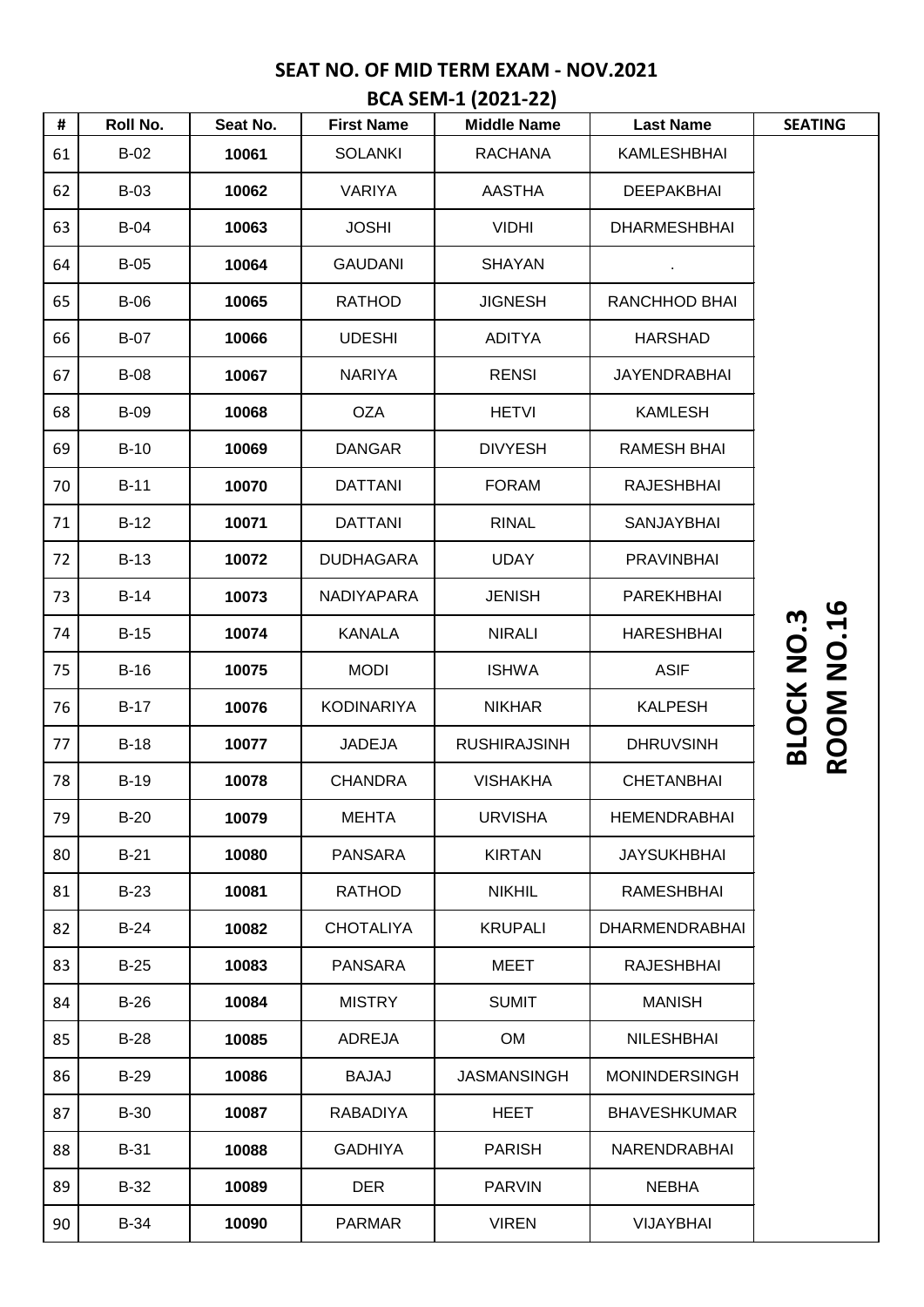| <b>BCA SEM-1 (2021-22)</b> |  |  |
|----------------------------|--|--|
|                            |  |  |

| #   | Roll No.    | Seat No. | <b>First Name</b> | <b>Middle Name</b>  | <b>Last Name</b>     | <b>SEATING</b>                         |
|-----|-------------|----------|-------------------|---------------------|----------------------|----------------------------------------|
| 91  | $B-35$      | 10091    | <b>DEBATA</b>     | <b>RAKESH</b>       | <b>RAMESHBHAI</b>    |                                        |
| 92  | <b>B-36</b> | 10092    | <b>BARAI</b>      | <b>YASH</b>         | <b>MANOJBHAI</b>     |                                        |
| 93  | $B-37$      | 10093    | <b>PALA</b>       | <b>VIDHI</b>        | <b>ATULBHAI</b>      |                                        |
| 94  | <b>B-38</b> | 10094    | <b>VIRANI</b>     | <b>VIRAJ</b>        | <b>MUKESHBHAI</b>    |                                        |
| 95  | <b>B-39</b> | 10095    | <b>RANK</b>       | <b>DARSHAN</b>      | <b>NITESHBHAI</b>    |                                        |
| 96  | $B-40$      | 10096    | <b>DUDHAGARA</b>  | <b>DENISH</b>       | <b>MAHESHBHAI</b>    |                                        |
| 97  | <b>B-41</b> | 10097    | <b>AMRELIYA</b>   | <b>RONAK</b>        | <b>SURESHBHAI</b>    |                                        |
| 98  | $B-42$      | 10098    | <b>RUPAPARA</b>   | <b>RUTVI</b>        | <b>DIPAKBHAI</b>     |                                        |
| 99  | <b>B-44</b> | 10099    | <b>VADGAMA</b>    | <b>POOJA</b>        | <b>BHARATBHAI</b>    |                                        |
| 100 | $B-45$      | 10100    | <b>NANDA</b>      | <b>ANCHAL</b>       | <b>VIMAL</b>         |                                        |
| 101 | $B-46$      | 10101    | <b>GIRI</b>       | <b>SIBSANKAR</b>    | <b>BUDDHA DEV</b>    |                                        |
| 102 | <b>B-47</b> | 10102    | <b>RAMOLIYA</b>   | <b>KRISHNA</b>      | <b>DILIPBHAI</b>     | <b>ROOM NO.19</b><br><b>BLOCK NO.4</b> |
| 103 | <b>B-48</b> | 10103    | <b>CHOVATIYA</b>  | <b>KEVIN</b>        | VRAJLALBHAI          |                                        |
| 104 | <b>B-49</b> | 10104    | <b>KANANI</b>     | <b>VISHAL</b>       | <b>MAGANBHAI</b>     |                                        |
| 105 | <b>B-50</b> | 10105    | <b>MAGDANI</b>    | <b>NANDNI</b>       | <b>ASHWINBHAI</b>    |                                        |
| 106 | $B-51$      | 10106    | <b>CHAUHAN</b>    | <b>ROHIT</b>        | <b>SUBHASHBHAI</b>   |                                        |
| 107 | $B-52$      | 10107    | <b>BHINDI</b>     | <b>DARSHITKUMAR</b> | <b>KAMLESHBHAI</b>   |                                        |
| 108 | <b>B-54</b> | 10108    | <b>KANAKHARA</b>  | <b>HIRAL</b>        | <b>CHANDRESHBHAI</b> |                                        |
| 109 | $B-55$      | 10109    | <b>PAV</b>        | <b>CHIRAG</b>       | <b>MERAMANBHAI</b>   |                                        |
| 110 | $B-56$      | 10110    | <b>JADEJA</b>     | <b>HETALBA</b>      | <b>KISHORSINH</b>    |                                        |
| 111 | $B-57$      | 10111    | <b>GHADIYA</b>    | <b>DEEP</b>         | <b>PRAVINBHAI</b>    |                                        |
| 112 | <b>B-59</b> | 10112    | <b>JETHVA</b>     | <b>DIVYANG</b>      | KAMLESHBHAI          |                                        |
| 113 | <b>B-60</b> | 10113    | <b>LIMBAD</b>     | <b>DHARMIT</b>      | <b>ALPESHBHAI</b>    |                                        |
| 114 | $B-61$      | 10114    | <b>PARMAR</b>     | <b>KALPESH</b>      | <b>PRAVINBHAI</b>    |                                        |
| 115 | $B-62$      | 10115    | <b>DHRANGU</b>    | <b>KARANKUMAR</b>   | ARAJANBHAI           |                                        |
| 116 | <b>B-63</b> | 10116    | <b>VIRANI</b>     | <b>JENIS</b>        | <b>VINODBHAI</b>     |                                        |
| 117 | <b>B-64</b> | 10117    | <b>DODIYA</b>     | <b>DHRUV</b>        | <b>MANISHBHAI</b>    |                                        |
| 118 | $C-01$      | 10118    |                   | <b>BHARGAV</b>      | <b>NANDAKUMAR</b>    |                                        |
| 119 | $C-02$      | 10119    | <b>BAKRANIA</b>   | <b>BHAKTI</b>       | <b>SANJAY</b>        |                                        |
| 120 | $C-03$      | 10120    | <b>GOHIL</b>      | <b>JAYPALSINH</b>   | <b>VIKRAMSINH</b>    |                                        |